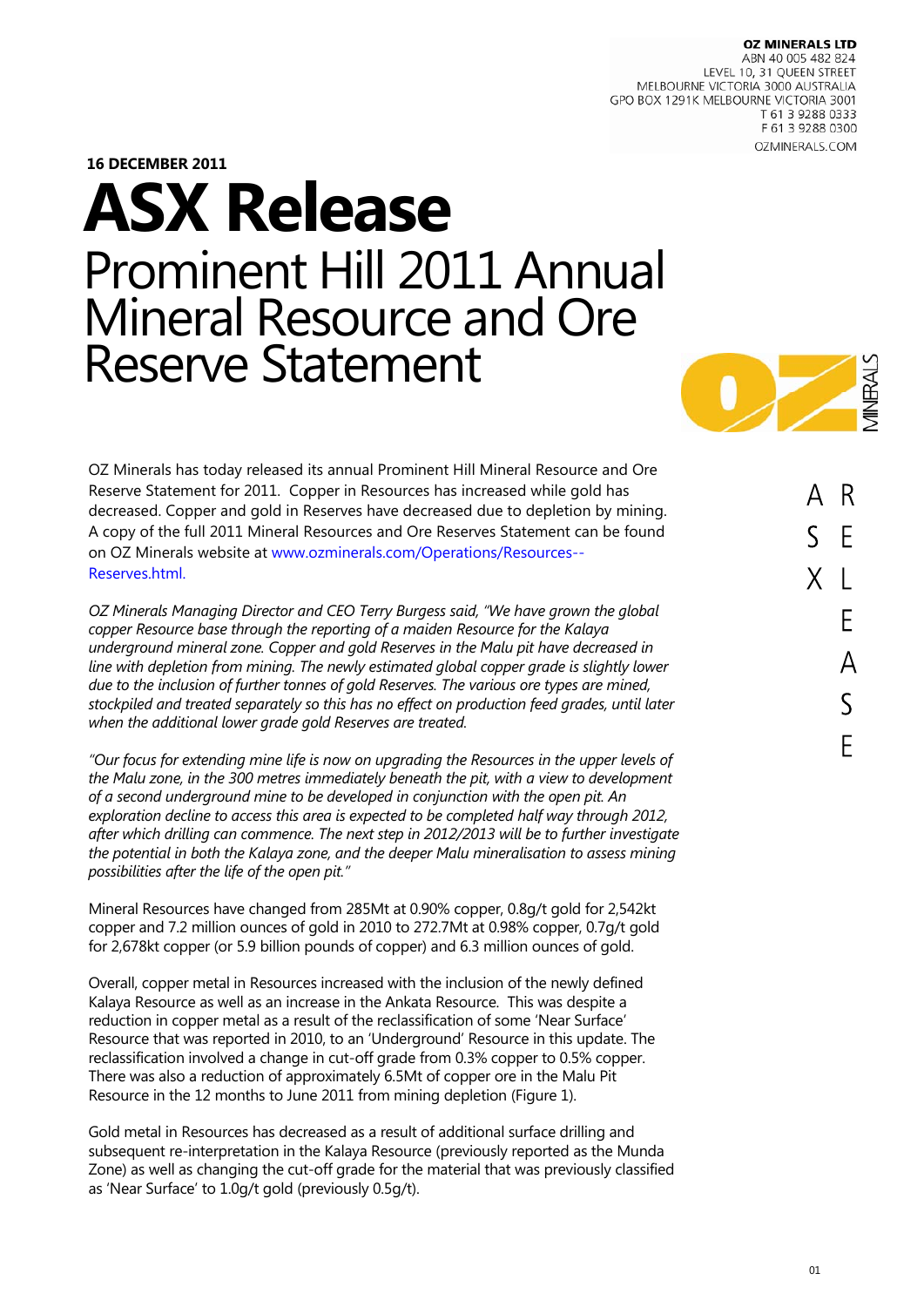Ore Reserves have decreased from the 2010 estimate of 75Mt at 1.21% copper, 0.67g/t gold for 905kt copper and 1.6 Moz gold to 72.3Mt at 1.13% copper and 0.64g/t gold for 818kt copper (or 1.8 billion pounds of copper) and 1.5 million ounces of gold.

Copper and gold in Reserves have decreased due to mining depletion. The average copper grade of the Reserve is lower due to an increase in gold ore however the copper grade of the copper ore is materially unchanged. Reductions in the Reserve were offset by improved reconciliation of the Resource model to ore processed and ore added due to higher commodity prices used in the estimation of the Reserve.

The cut-off date for drilling data which contributed to this annual update was 30 June 2011. Drilling results received from the Kalaya zone in the second half of 2011 can be included in the 2012 update. The June 2010 Resource update was released in November 2010.

Underground diamond drilling commenced in July 2011 and will initially focus on the Upper Kalaya Resource from the Ankata decline. Information from this drilling campaign will be included in the 2012 Resource update. The Malu exploration decline development is progressing well and delineation drilling of the Malu Resource beneath the pit is expected to commence in mid-2012. This will be available to inform future mining studies.

A summary of the 2011 Mineral Resources and Ore Reserves for Prominent Hill is included below.

For further information please contact **Natalie Worley**  Head of Investor and External Relations

T 61 3 9288 0345 M 61 409 210 462

[natalie.worley@ozminerals.com](mailto:natalie.worley@ozminerals.com)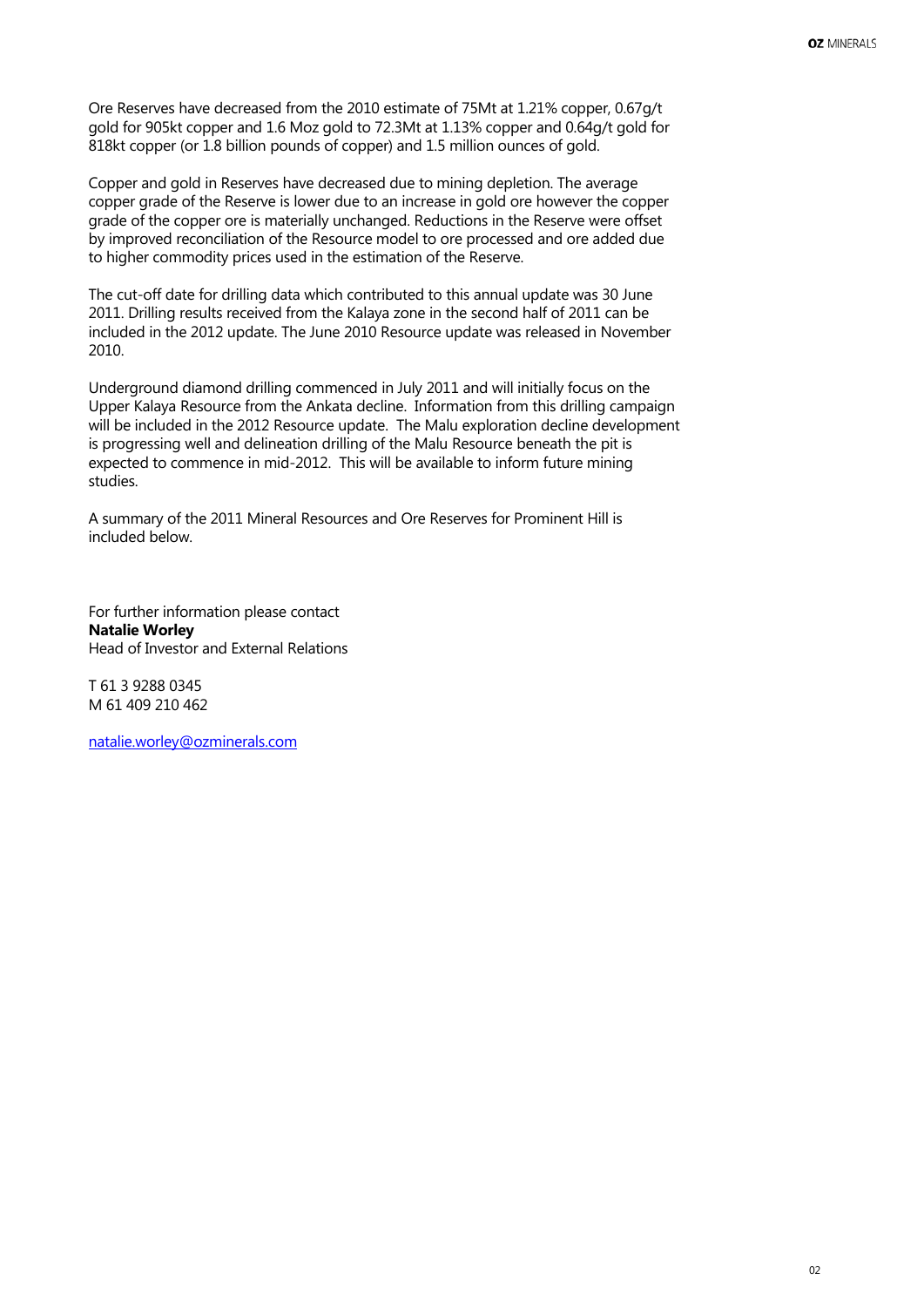|                                 | <b>Category</b>  | <b>Tonnes</b><br>(Mt) | Cu<br>$(\%)$ | Au<br>(g/t) | Ag<br>(g/t) | Cu<br>(kt)     | Au<br>(Moz) | Aq<br>(Moz) |
|---------------------------------|------------------|-----------------------|--------------|-------------|-------------|----------------|-------------|-------------|
|                                 | Measured         | 21.1                  | 1.67         | 0.5         | 4.0         | 353            | 0.4         | 2.7         |
| Malu Open Pit <sup>1</sup>      | Indicated        | 22.3                  | 1.38         | 0.5         | 3.6         | 308            | 0.4         | 2.6         |
| 0.3% Cu cut-off                 | Inferred         | 0.7                   | 0.91         | 0.2         | 2.2         | $\overline{7}$ | 0.0         | 0.1         |
|                                 | <b>Total</b>     | 44.1                  | 1.51         | 0.5         | 3.8         | 668            | 0.7         | 5.3         |
|                                 | Measured         | 1.0                   | 2.13         | 0.6         | 4.5         | 21             | 0.0         | 0.1         |
| Malu Underground <sup>2</sup>   | Indicated        | 49.5                  | 1.28         | 0.6         | 3.0         | 633            | 0.9         | 4.8         |
| 0.5% Cu cut-off                 | Inferred         | 52.7                  | 1.05         | 0.6         | 2.8         | 553            | 1.0         | 4.7         |
|                                 | <b>Total</b>     | 103.3                 | 1.17         | 0.6         | 2.9         | 1,208          | 1.9         | 9.6         |
|                                 | Measured         | 0.0                   | 0.00         | 0.0         | 0.0         |                | 0.0         | 0.0         |
| Kalaya Underground <sup>3</sup> | Indicated        | 0.0                   | 0.00         | 0.0         | 0.0         | ÷,             | 0.0         | 0.0         |
| 0.5% Cu cut-off                 | Inferred         | 51.7                  | 0.98         | 0.4         | 1.8         | 507            | 0.7         | 3.0         |
|                                 | <b>Total</b>     | 51.7                  | 0.98         | 0.4         | 1.8         | 507            | 0.7         | 3.0         |
|                                 | Measured         | 0.0                   | 0.00         | 0.0         | 0.0         |                | 0.0         | 0.0         |
| Ankata Underground <sup>4</sup> | Indicated        | 6.7                   | 2.25         | 0.5         | 3.3         | 151            | 0.1         | 0.7         |
| $0.5\%$ Cu cut-off              | Inferred         | 6.6                   | 1.16         | 0.1         | 2.7         | 77             | 0.0         | 0.6         |
|                                 | <b>Total</b>     | 13.3                  | 1.71         | 0.3         | 3.0         | 228            | 0.1         | 1.3         |
| <b>Surface Stocks</b>           | Measured         | 2.6                   | 1.09         | 0.4         | 3.0         | 28             | 0.0         | 0.2         |
| <b>Total</b>                    | <b>Measured</b>  | 25                    | 1.63         | 0.5         | 3.9         | 402            | 0.4         | 3.1         |
|                                 | <b>Indicated</b> | 78.5                  | 1.39         | 0.6         | 3.2         | 1,093          | 1.4         | 8.1         |
|                                 | <b>Inferred</b>  | 111.7                 | 1.02         | 0.5         | 2.3         | 1,144          | 1.7         | 8.4         |
|                                 | <b>Total</b>     | 214.9                 | 1.23         | 0.5         | 2.8         | 2,638          | 3.5         | 19.5        |

## **Prominent Hill Copper Mineral Resource – June 2011**

# **Prominent Hill Gold Mineral Resource June 2011**

|                                                                        | Category         | <b>Tonnes</b><br>(Mt) | Cu<br>(%) | Au<br>(g/t) | Aq<br>(g/t) | Cu<br>(kt)     | Au<br>(Moz) | Aq<br>(Moz) |
|------------------------------------------------------------------------|------------------|-----------------------|-----------|-------------|-------------|----------------|-------------|-------------|
| Malu Open Pit <sup>1</sup>                                             | Measured         | 3.8                   | 0.06      | 1.4         | 1.2         | $\mathcal{P}$  | 0.2         | 0.1         |
|                                                                        | Indicated        | 6.7                   | 0.06      | 1.2         | 1.1         | $\overline{4}$ | 0.3         | 0.2         |
| 0.5 g/t Au cut-off Below<br>0.3% Cu                                    | Inferred         | 0.3                   | 0.02      | 0.6         | 0.6         | $\Omega$       | 0.0         | 0.0         |
|                                                                        | Total            | 10.8                  | 0.06      | 1.2         | 1.2         | 6              | 0.4         | 0.4         |
|                                                                        | Measured         | 0.2                   | 0.13      | 1.6         | 0.7         | $\Omega$       | 0.0         | 0.0         |
| Malu Underground <sup>2</sup>                                          | Indicated        | 12.2                  | 0.07      | 1.8         | 1.0         | 9              | 0.7         | 0.4         |
| 1.0 g/t Au cut-off Below<br>0.5% Cu                                    | Inferred         | 10.6                  | 0.08      | 1.4         | 1.0         | 8              | 0.5         | 0.3         |
|                                                                        | <b>Total</b>     | 23.1                  | 0.07      | 1.6         | 1.0         | 17             | 1.2         | 0.7         |
| Kalaya Underground <sup>3</sup><br>1.0 g/t Au cut-off Below<br>0.5% Cu | Measured         | 0.0                   | 0.00      | 0.0         | 0.0         | $\Omega$       | 0.0         | 0.0         |
|                                                                        | Indicated        | 0.0                   | 0.00      | 0.0         | 0.0         | $\Omega$       | 0.0         | 0.0         |
|                                                                        | Inferred         | 16.9                  | 0.04      | 1.7         | 0.6         | 8              | 0.9         | 0.3         |
|                                                                        | Total            | 16.9                  | 0.04      | 1.7         | 0.6         | 8              | 0.9         | 0.3         |
|                                                                        | Measured         | 0.0                   | 0.00      | 0.0         | 0.0         | $\mathbf 0$    | 0.0         | 0.0         |
| Ankata Underground <sup>4</sup><br>1.0 g/t Au cut-off Below            | Indicated        | 0.0                   | 0.00      | 0.0         | 0.0         | $\Omega$       | 0.0         | 0.0         |
| 0.5% Cu                                                                | Inferred         | 0.0                   | 0.00      | 0.0         | 0.0         | $\Omega$       | 0.0         | 0.0         |
|                                                                        | <b>Total</b>     | 0.0                   | 0.00      | 0.0         | 0.0         | $\mathbf{0}$   | 0.0         | 0.0         |
| <b>Surface Stocks</b>                                                  | Measured         | 7.0                   | 0.13      | 0.9         | 2.3         | 9              | 0.2         | 0.5         |
| <b>Total</b>                                                           | <b>Measured</b>  | 11.0                  | 0.10      | 1.1         | 1.9         | 11             | 0.4         | 0.7         |
|                                                                        | <b>Indicated</b> | 18.9                  | 0.07      | 1.6         | 1.1         | 13             | 1.0         | 0.6         |
|                                                                        | <b>Inferred</b>  | 27.8                  | 0.06      | 1.6         | 0.7         | 16             | 1.4         | 0.7         |
|                                                                        | <b>Total</b>     | 57.8                  | 0.07      | 1.5         | 1.1         | 40             | 2.8         | 2.0         |

1. Within Ore Reserves final pit design.

2. Outside of Ore Reserves final pit design and east of 55300mE.

3. Outside of Ore Reserves final pit design and west of 55300mE (excluding Ankata Resource).

4. Ankata Resource.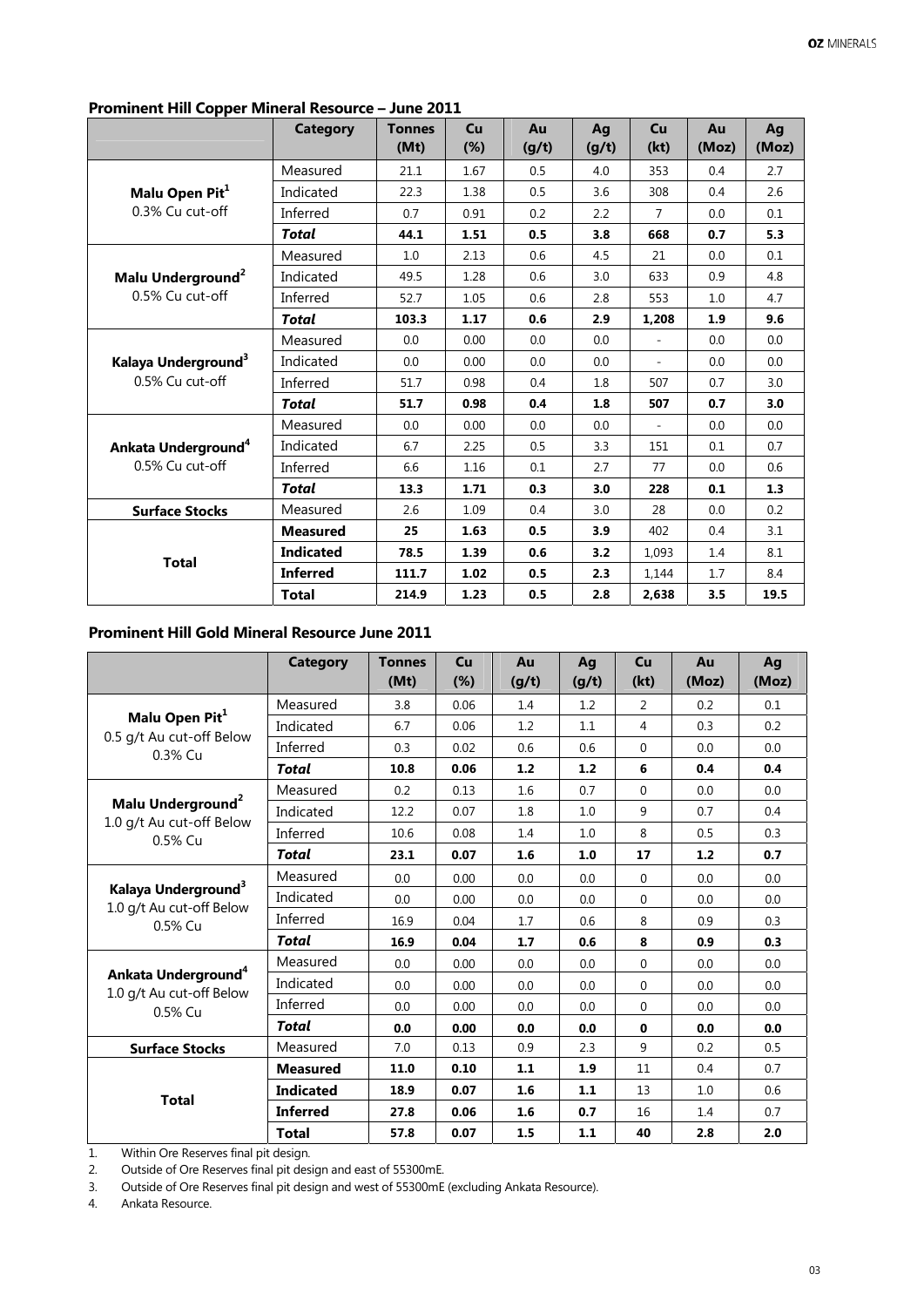#### **Malu Ore Reserves - June 2011**

| <b>Classification</b> | Tonnes<br>(Mt) | <b>Cu</b><br>$(\%)$ | Cu<br>(kt) | Au<br>(g/t) | Au<br>(koz) | Ag<br>(g/t) | Ag<br>(koz) |  |  |
|-----------------------|----------------|---------------------|------------|-------------|-------------|-------------|-------------|--|--|
| <b>Copper Ores</b>    |                |                     |            |             |             |             |             |  |  |
| Proved                | 25.2           | 1.48                | 372        | 0.47        | 381         | 3.63        | 2,946       |  |  |
| Probable              | 23.1           | 1.33                | 306        | 0.49        | 364         | 3.44        | 2,558       |  |  |
| <b>Gold Ores</b>      |                |                     |            |             |             |             |             |  |  |
| Proved                | 11.5           | 0.10                | 11         | 1.05        | 388         | 1.85        | 685         |  |  |
| Probable              | 7.6            | 0.06                | 4          | 1.11        | 271         | 1.10        | 268         |  |  |
| <b>All Ores</b>       |                |                     |            |             |             |             |             |  |  |
| Proved                | 36.7           | 1.05                | 384        | 0.65        | 769         | 3.08        | 3,630       |  |  |
| Probable              | 30.7           | 1.01                | 311        | 0.64        | 635         | 2.87        | 2,826       |  |  |
| <b>Total</b>          | 67.4           | 1.03                | 694        | 0.65        | 1,404       | 2.98        | 6,456       |  |  |

#### **Ankata Ore Reserves - June 2011**

| <b>Classification</b> | <b>Tonnes</b><br>(Mt) | Cu<br>$(\%)$ | Cu<br>(kt) | Au<br>(g/t) | Au<br>(koz) | Ag<br>(g/t) | Ag<br>(koz) |
|-----------------------|-----------------------|--------------|------------|-------------|-------------|-------------|-------------|
| Probable              | 4.9                   | 2.52         | 124        | 0.48        | 76          | 3.64        | 576         |
| <b>Total</b>          | 4.9                   | 2.52         | 124        | 0.48        | 76          | 3.64        | 576         |

### **Prominent Hill Ore Reserves - June 2011**

| <b>Classification</b> | <b>Tonnes</b><br>(Mt) | Cu<br>$(\%)$ | Cu<br>(kt) | Au<br>(g/t) | Au<br>(koz) | Ag<br>(g/t) | Ag<br>(koz) |
|-----------------------|-----------------------|--------------|------------|-------------|-------------|-------------|-------------|
| Proved                | 36.7                  | 1.05         | 384        | 0.65        | 769         | 3.08        | 3,630       |
| Probable              | 35.6                  | 1.22         | 435        | 0.62        | 711         | 2.97        | 3402        |
| <b>Total</b>          | 72.3                  | 1.13         | 818        | 0.64        | 1480        | 3.03        | 7032        |



**Figure 1. Prominent Hill Mineralised Zones**